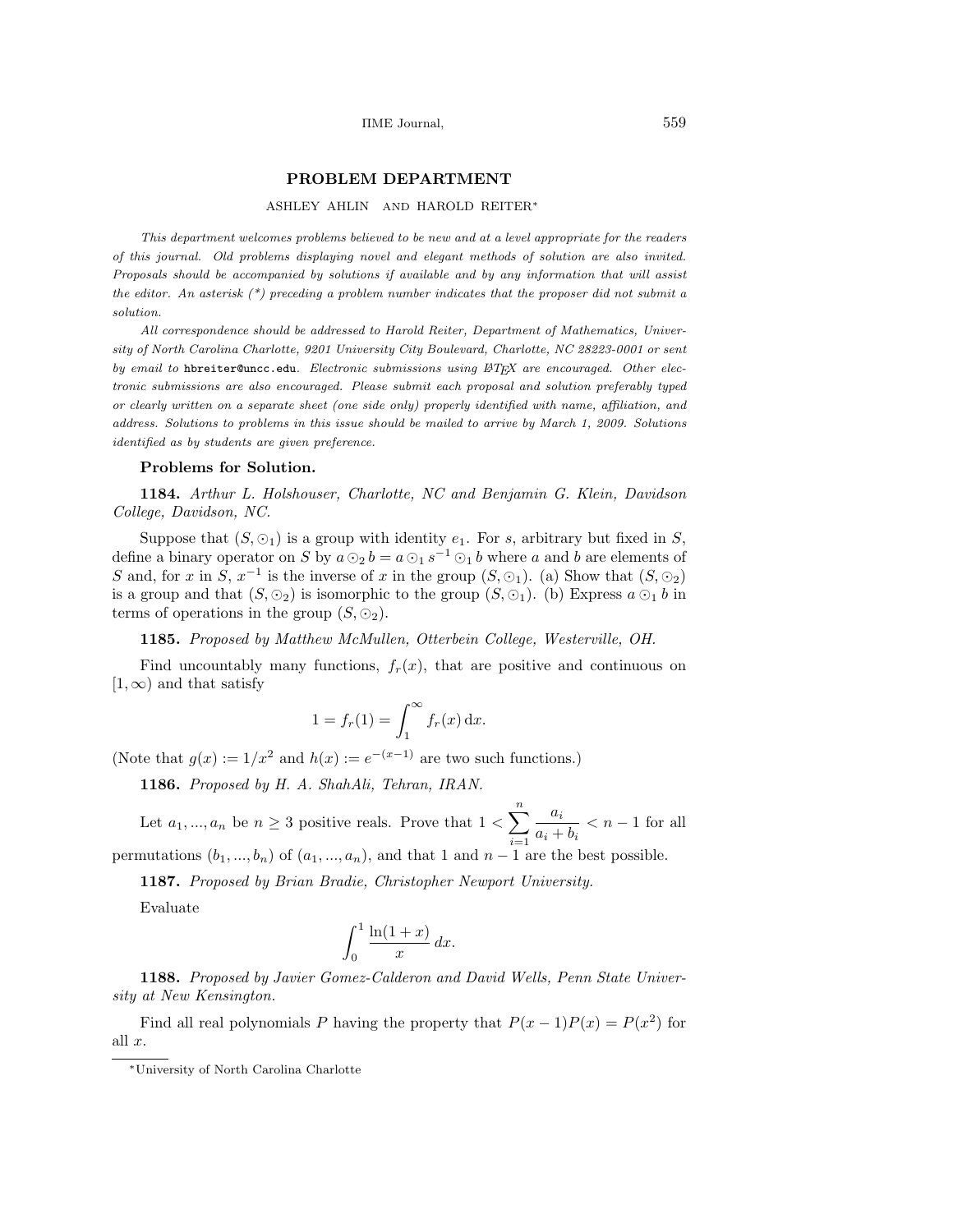## 560 AHLIN and REITER

1189. Proposed by Peter A. Lindstrom, Batavia, NY.

If  $F_n$  denotes the *n*th Fibonacci number, show that  $F_{4n+2} - (2n+1)$  is divisible by 5.

1190. Proposed by Tom Moore, Bridgewater State College, Bridgewater, MA.

Prove that every even perfect number is both a sum and a difference of two distinct deficient numbers.

1191. Proposed by Fred Weber, Lyndhurst, OH.

For integers  $m \geq 2$  and  $d \geq 0$ , let  $\phi(d,m)$  be the number of ordered pairs  $\langle a, b \rangle$ of residues modulo m for which  $b = a + d$  and both a and b are relatively prime to m. Find a formula for  $\phi(d, m)$ .

1192. Proposed by Scott D. Kominers, student, Harvard University, Cambridge, MA.

For which positive integers  $n$  is it true that, for all partitions  $P$  of  $n$  into more than  $\lfloor \frac{n}{2} \rfloor$  parts, there is an undirected graph G with vertex set  $V(G)$  such that  $\deg(V(G))=$ P?

1193. Proposed by Arthur L. Holshouser, Charlotte, NC.

Suppose f is a reasonably well-behaved real function  $f(x)$  that satisfies for all real numbers  $a, b$  the condition

$$
f (a + b) = \frac{f (a) + f (b)}{1 - f (a) f (b)}.
$$

Prove that  $f(x) = \tan(mx)$  where m is any fixed real number.

1194. Proposed by Herman J. Servatius, Worcester Polytechnic Institute, Worcester, MA.

Given seven points  $\{A, \ldots, G\}$  in the plane such that A, B, C, and D are colinear,  $\overline{AB} = \overline{CD}$ ,  $AB \perp BE$ ,  $CD \perp DF$ ,  $AE \perp AG$ , and  $CF \perp CG$ .



- 1. Prove that if the four colinear points occur in the order  $(A, B, C, D)$  then  $\triangle ABE \sim \triangle CDF.$
- 2. For what other orderings of the four points does that conclusion hold?